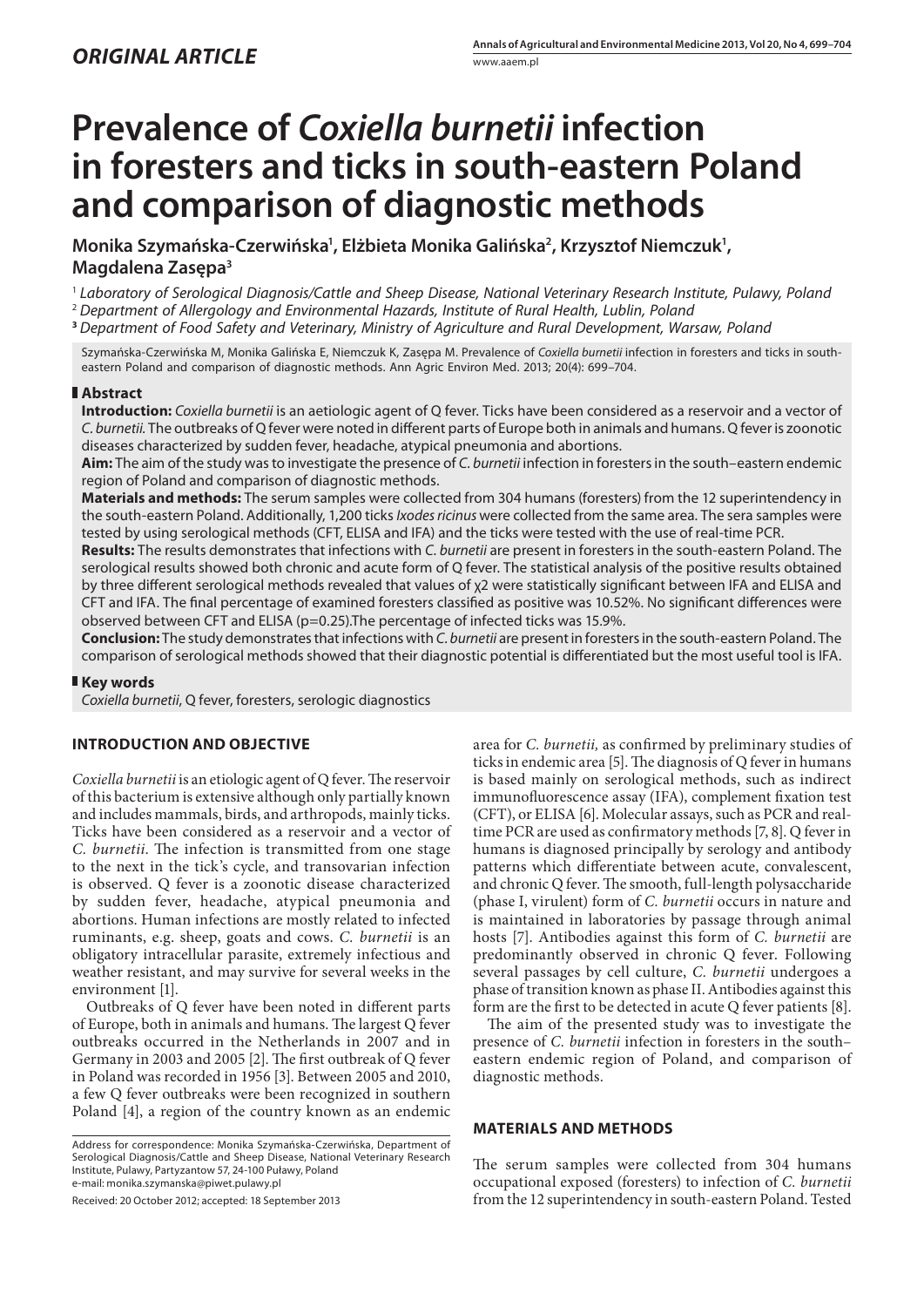samples were randomly collected, and foresters selected for the study did not show clinical signs of Q fever.

700

1,200 of *Ixodes ricinus* species were collected between 2011 – 2013 from south-eastern Poland and tested by using PCR. The detailed information about the place of harvesting the ticks are presented in Table 1.

The enzyme-linked immunosorbent assay – ELISA (Nova Tec Immundiagnostica GmbH, NovaLisa) for the qualitative determination of IgG class antibodies against *C. burnetii* phases 1 and 2 and IgM class antibodies against *C. burnetii* phase 1 was performed according to the manufacturer's instructions. The presence of IgM class antibodies phase 2 (2–3 weeks after infection) and IgG class phase 2 (2 months after infection) confirmed the acute phase Q fever, while in chronic infection the IgG phase 1 are detected. Interpretation of the results was based on the value of NTU (nephelometric turbidity unit). Sera were considered to be ELISA negative if NTU < 9, dubious if  $9 \geq N$ TU  $\leq$ 11, positive >11.

The immunofluorescence antibody assay (IFA) was performed by using Focus Diagnostic Cypress, California 906030, USA. The interpretation of results was based on the presence of antibodies class. If the reactivity of antibodies to both phase I and II antigens (titre≥ 16) was observed, it strongly pointed to *C. burnetii* infection. Phase I antibody titers of greater than or equal to phase II antibodies titers were consistent with chronic infection or convalescent phase of Q fever. If the reactivity of antibodies to both phase I and II antigens (titre <16) was noted, the result was negative. The titers of antibodies phase II > than phase I characterized the form of Q fever. The reactivity to phase II antigen only (titres < 256) argued against *C. burnetii* infection. The IFA is a reference method for detection of infection with *C. Burnetii;*  therefore, the final classification of results was based on the IFA results.

For the complement fixation test (CFT), Institut Virion/ Serion GmbH (Germany) and the Institute of Biotechnology, Sera and Vaccines Biomed SA reagents were used. The starting dilution of the examined sample was 1:5, the ending dilution was 1:80. Serum was considered as positive when a partial inhibition of haemolysis (++) was observed in the dilution

**Table 1.** Summary of investigations in foresters and ticks.

1:10. Two different antigens of Coxiella burnetii specific for phase I and II, were used.

The genomic DNA from ticks was extracted using a commercial kit (QIAamp DNA mini kit, Qiagen), according to the manufacturer's protocol. The ticks were homogenized before extraction of DNA. Real-time PCR assays targeting the IS*1111* gene of *C. burnetii* described previously by Panning were performed [8].

A 5 µl aliquot of extracted DNA was subjected to 20 microlitres of real-time reaction mixture contained: 2.5 μl of 10 x PCR buffer, 2.0 μl of 50mM MgCl<sub>2</sub>, 2.0 μl of 10 mMdNTP, 2.0 μl of 10 pmol primer CoxbS (GTAGCCCGATAAGCATCAAC), 2.0 μl of 10 pmol primer CoxAs, 0.75 μl probe (FAM-TCATCAAGGCACCAATGGTGGCCA-TAMRA) 8.5 μl sterile water and 0.25 μl of 5 U/μl thermostable polymerase DNA. Cycling conditions in the 7500 Fast real-time PCR system (Applied Biosystems) were: 94 °C/2 min, and 45 cycles of 94 °C/15 sec, 60 °C/30 sec. The positive control of *C. burnetii* DNA (Genecam, Germany) and negative control were used in real-time PCR reaction.

Pearson's chi-square tests were used to compare the results obtained using 3 methods: CFT, IFA and ELISA. Furthermore, correlation coefficients were calculated between results obtained for IgG class antibodies for both phases of Q fever (I and II). All analyses were conducted with the use of statistical software StatSoft, Inc., 2011, STATISTICA (data analysis software system), version 10. For the purpose of the study, the following guidelines for interpreting positive correlations were used: r=0 – 0.09: no or negligible relationship, r=0.1 – 0.29: weak relationship;  $r=0.3 - 0.49$ : moderate relationship;  $r=0.5 - 0.69$ : strong relationship;  $r= 0.7 - 0.99$  – very strong relationship;  $r=1$ : full relationship. The established criteria were only crude estimates for interpreting strengths of correlations. For the purpose of the proper estimation of correlations, doubtful results in ELISA were excluded from the calculations.

Additionally, the  $\chi$ 2 (chi-square) tests with appropriate corrections at the level of significance  $\alpha$ =0.05 were used for statistical analysis to compare the final positive results obtained by 3 different serological methods.

| <b>Place of work</b>                | <b>District</b>              | No. of examined<br>sera | No. of positive<br>sera in CFT | No. of positive<br>sera in IFA | No. of positive<br>sera in ELISA | No. of tested<br>ticks | No. of positive<br>ticks in PCR |
|-------------------------------------|------------------------------|-------------------------|--------------------------------|--------------------------------|----------------------------------|------------------------|---------------------------------|
| Józefów                             | Lublin                       | 20                      | 0                              | $1(5.0\%)$                     | $\mathbf 0$                      | 80                     | 26 (32.50%)                     |
| Mircze                              | Lublin                       | 25                      | $1(4.0\%)$                     | $1(4.0\%)$                     | $\mathbf 0$                      | 110                    | 25 (22.73%)                     |
| Radzyń Podlaski<br>(first circuit)  | Lublin                       | 25                      | 0                              | 4 (16.0%)                      | $\mathbf 0$                      | 67                     | 14 (20.89%)                     |
| Krasnystaw                          | Lublin                       | 20                      | $\mathbf 0$                    | $1(5.0\%)$                     | 0                                | 89                     | 18 (20.22%)                     |
| Janów Lubelski                      | Lublin                       | 31                      | $1(3.22\%)$                    | 4 (12.90%)                     | $1(3.22\%)$                      | 120                    | $9(7.50\%)$                     |
| Augustów                            | Podlaski                     | 30                      | $1(3.33\%)$                    | $2(6.66\%)$                    | 0                                | 89                     | 15 (16.85%)                     |
| Sarnaki                             | Mazowsze                     | 22                      | 0                              | $2(9.09\%)$                    | 0                                | 110                    | 10 (9.09%)                      |
| Radzyń Podlaski<br>(second circuit) | Lublin                       | 26                      | 1(3.85%)                       | 0                              | 0                                | 93                     | 9(9.67%)                        |
| Nowa Dęba                           | Podcarpathia<br>Podcarpathia | 25                      | $2(8.0\%)$                     | $3(12.0\%)$                    | 0                                | 112                    | 11 (9.82%)                      |
| Lesko                               | Podcarpathia                 | 25                      | 0                              | 0                              | 0                                | 122                    | 19 (15.57%)                     |
| <b>Stary Sącz</b>                   | Małopolska                   | 25                      | $\boldsymbol{0}$               | $2(8.0\%)$                     | 0                                | 110                    | 20 (18.18%)                     |
| Olkusz                              | Małopolska                   | 30                      | $3(10.0\%)$                    | 12(40.00%)                     | 6(20%)                           | 98                     | 15 (15.31%)                     |
| Total                               | ۰                            | 304                     | $9(2.96\%)$                    | 32 (10.52%)                    | 7(2.3%)                          | 1,200                  | 191 (15.92%)                    |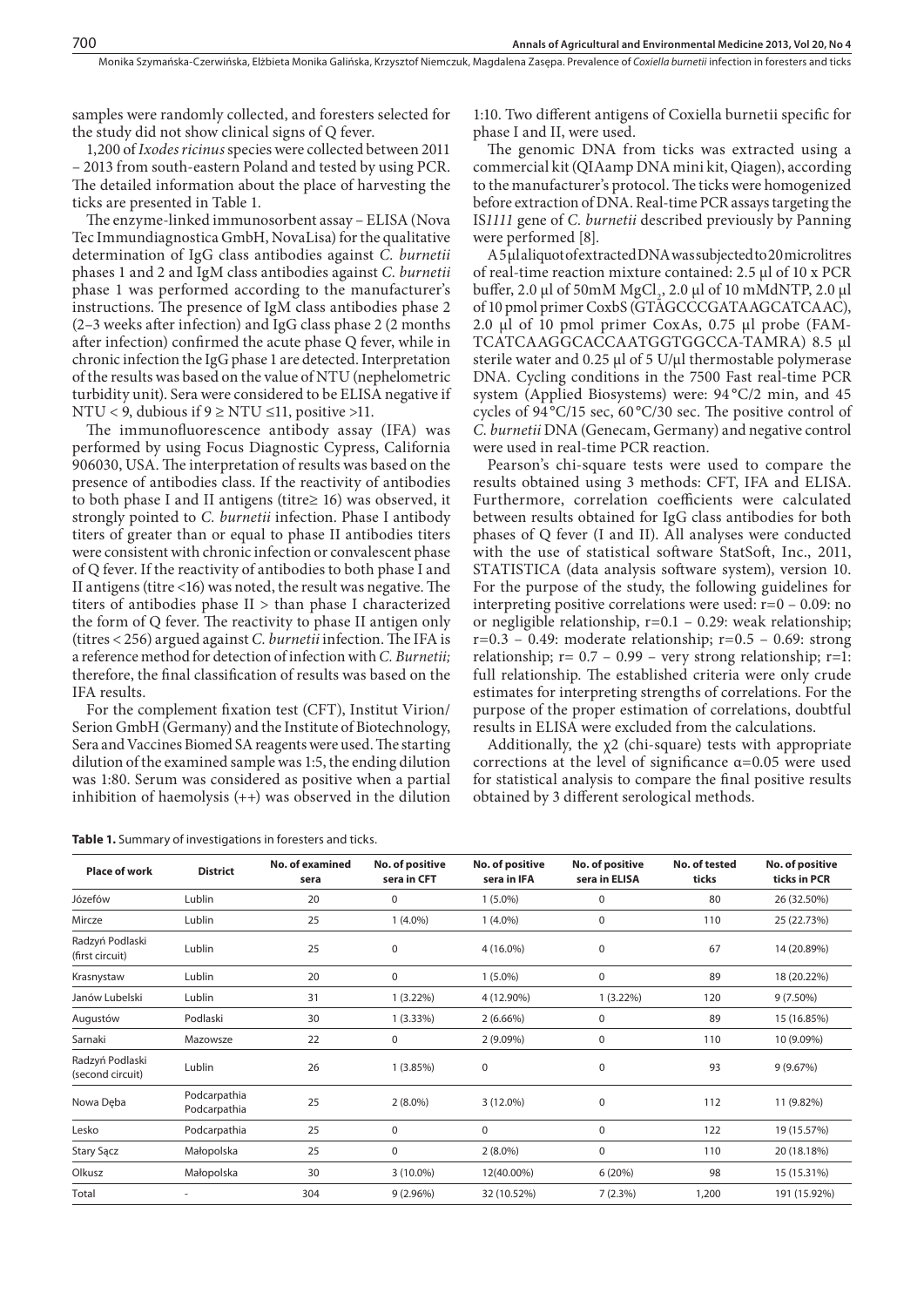Monika Szymańska-Czerwińska, Elżbieta Monika Galińska, Krzysztof Niemczuk, Magdalena Zasępa . Prevalence of *Coxiella burnetii* infection in foresters and ticks

## **RESULTS**

The results of serological assays (CFT, IFA and ELISA) are presented in Tables 1 and 2. Table 1 presents the number of results depending on the localization of sampling. Table 2 presents detailed information about results obtained by using the 3 different serological methods. The results show that antibodies anti-*C. burnetii* were present in foresters from the tested superintendencies, with the exception of the second circuit in Radzyń Podlaski and Lesko. The percentage of seropositive samples was differentiated depending on the methods used. The highest percentage of seropositive samples was noted when the IFA was used. The highest percentage of seropositive foresters was noted in Olkusz (40.00%) and the first circuit in Radzyń Podlaski (16.0%), while the lowest in Mircze (4.0%).

The percentage of positive samples of tested sera characteristic for the chronic form of Q fever in the IFA was 10.52%; whereas ELISA and CFT confirmed the chronic form of infection only in 1.31% and 2.3% of tested samples, respectively. The IFA did not detect the presence of the acute form of *C. burnetii* infection. The acute form of the disease was detected in 2 samples in CFT and one in ELISA; however, the IFA did not confirm these results as the acute, but as the chronic form. Two sample were doubtful for the acute form in ELISA. In 2 out of 304 tested samples by ELISA, the identification of the infection form (acute or chronic) was not possible; however, the IFA confirmed the chronic form in one serum. One doubtful result in ELISA without the possibility of the identification the form of disease was obtained; however, the IFA confirmed that it was a chronic infection.

**Table 2.** Detailed results of serological assays in foresters.

|        |            | <b>CFT</b>  |                          |                          | IFA                      |                     |                |                            | <b>Final classification</b> |                            |                                        |
|--------|------------|-------------|--------------------------|--------------------------|--------------------------|---------------------|----------------|----------------------------|-----------------------------|----------------------------|----------------------------------------|
| sample | IgG, IgM I | lgG, IgM II | final result             | IgG I<br>titre           | IgG II<br>titre          | final result        | IgMF2<br>units | IgG <sub>F2</sub><br>units | IgGF1<br>units              | final result               | on the basis of 3<br>serological tests |
| 1.     | negative   | negative    |                          | 16                       | 16                       | positive<br>chronic | 9              | 3                          | $\overline{4}$              | doubtful<br>acute          | positive<br>chronic                    |
| 2.     | negative   | negative    | ÷                        | 16                       | $\overline{\phantom{a}}$ | negative            | 3              | 3                          | $\overline{7}$              | negative                   | Negative                               |
| 3.     | negative   | positive    | Positive<br>acute        | 16                       | 16                       | positive<br>chronic | $\overline{7}$ | 5                          | 8                           | negative                   | positive<br>chronic                    |
| 4.     | negative   | negative    | ä,                       | 16                       | 16                       | positive<br>chronic | 6              | 3                          | $\overline{7}$              | negative                   | positive<br>chronic                    |
| 5.     | negative   | negative    | ÷,                       | 16                       | 16                       | positive<br>chronic | 5              | 3                          | 6                           | negative                   | positive<br>chronic                    |
| 6.     | negative   | negative    | ÷,                       | 16                       | $\overline{\phantom{a}}$ | negative            | 5              | 3                          | 5                           | negative                   | Negative                               |
| 7.     | negative   | negative    | $\overline{\phantom{a}}$ | $\overline{\phantom{a}}$ | 16                       | negative            | 3              | $\mathbf{1}$               | 5                           | negative                   | Negative                               |
| 8.     | negative   | negative    | ä,                       | 16                       | 16                       | positive<br>chronic | $\mathbf{1}$   | $\overline{4}$             | $\overline{7}$              | negative                   | positive<br>chronic                    |
| 9.     | negative   | negative    | ł,                       | 16                       | 16                       | positive<br>chronic | 6              | 4                          | 8                           | negative                   | positive<br>chronic                    |
| 10.    | negative   | negative    | ä,                       | 16                       | 16                       | positive<br>chronic | 6              | $\overline{4}$             | 5                           | negative                   | positive<br>chronic                    |
| 11.    | negative   | negative    | $\frac{1}{2}$            | $\overline{\phantom{a}}$ | 16                       | negative            | 5              | $\mathbf{1}$               | 3                           | negative                   | Negative                               |
| 12.    | negative   | negative    | ä,                       | 32                       | 32                       | positive<br>chronic | 2              | 8                          | $\overline{7}$              | negative                   | positive<br>chronic                    |
| 13.    | negative   | negative    | ł,                       | 16                       | 16                       | positive<br>chronic | $\overline{4}$ | 19                         | 15                          | positive chronic/<br>acute | positive<br>chronic                    |
| 14.    | negative   | negative    | ł,                       | 16                       | 16                       | positive<br>chronic | 5              | 8                          | 14                          | positive<br>chronic        | positive<br>chronic                    |
| 15.    | negative   | negative    |                          | 16                       | 16                       | positive<br>chronic | 4              | 5                          | 13                          | positive<br>chronic        | positive<br>chronic                    |
| 16.    | positive   | positive    | positive<br>chronic      | 128                      | 128                      | positive<br>chronic | 6              | 8                          | 9                           | doubtful<br>chronic        | positive<br>chronic                    |
| 17.    | negative   | negative    |                          |                          | ×,                       | negative            | 8              | 4                          | 11                          | doubtful<br>chronic        | Negative                               |
| 18.    | negative   | negative    | $\blacksquare$           | 16                       | ÷,                       | negative            | 8              | $\overline{2}$             | 8                           | negative                   | Negative                               |
| 19.    | negative   | negative    | ä,                       | 16                       | 16                       | positive<br>chronic | 10             | 13                         | $\overline{7}$              | positive<br>acute          | positive<br>chronic                    |
| 20.    | negative   | negative    |                          |                          | 16                       | negative            | $\overline{7}$ | 4                          | 19                          | positive<br>chronic        | Negative                               |
| 21.    | negative   | negative    | $\frac{1}{2}$            | 16                       | 16                       | positive<br>chronic | 9              | 4                          | 10                          | doubtful<br>chronic        | positive<br>chronic                    |
| 22.    | negative   | negative    |                          | 64                       | 64                       | positive<br>chronic | 12             | 15                         | 26                          | positive<br>chronic/acute  | positive<br>chronic                    |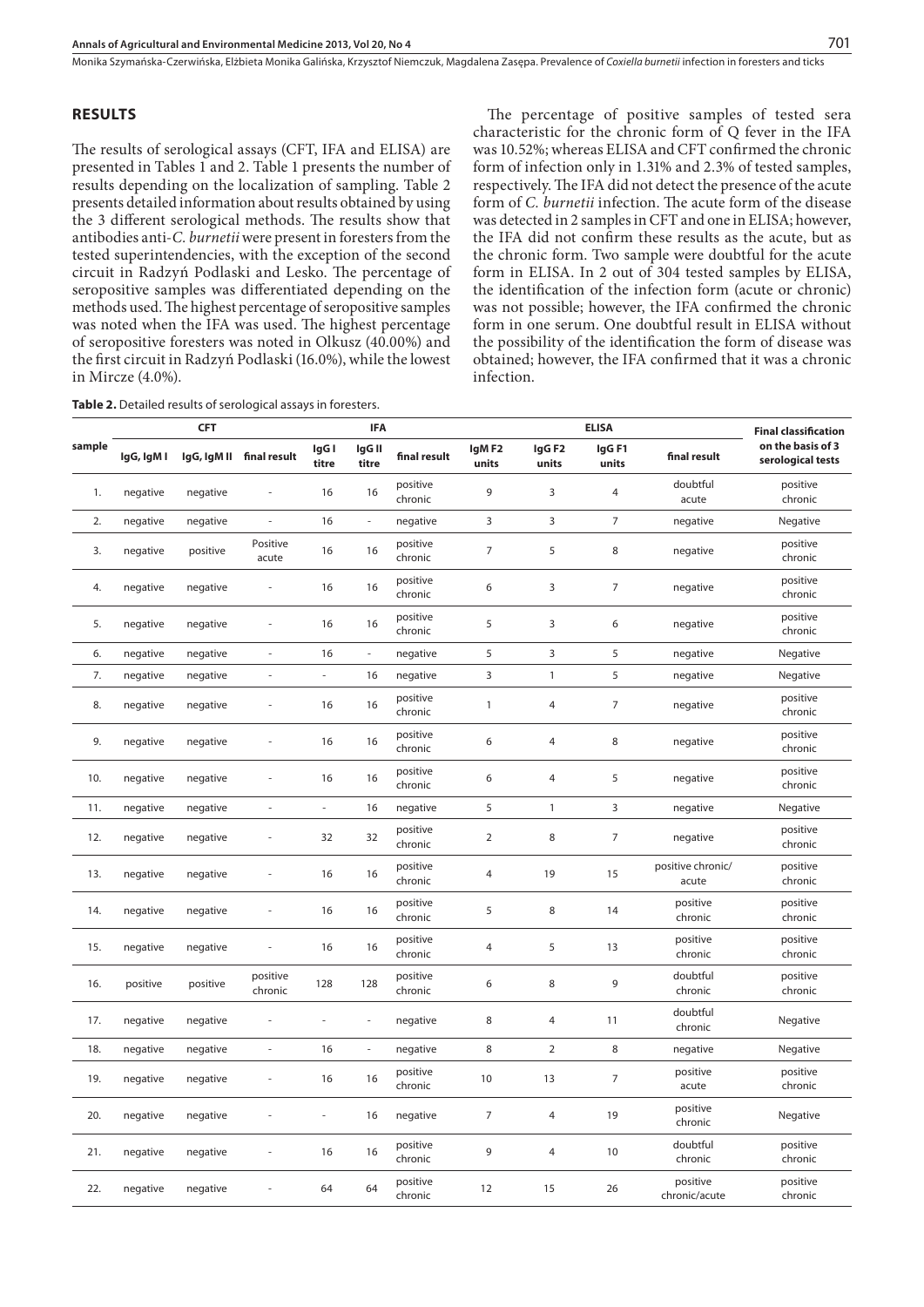Monika Szymańska-Czerwińska, Elżbieta Monika Galińska, Krzysztof Niemczuk, Magdalena Zasępa . Prevalence of *Coxiella burnetii* infection in foresters and ticks

|  |  | <b>Table 2</b> (Continuation). Detailed results of serological assays in foresters. |  |  |  |  |  |
|--|--|-------------------------------------------------------------------------------------|--|--|--|--|--|
|--|--|-------------------------------------------------------------------------------------|--|--|--|--|--|

|            |            |             | <b>IFA</b>               |                | <b>ELISA</b>             |                     |                | <b>Final classification</b> |                |                           |                                        |
|------------|------------|-------------|--------------------------|----------------|--------------------------|---------------------|----------------|-----------------------------|----------------|---------------------------|----------------------------------------|
| sample     | IgG, IgM I | IgG, IgM II | final result             | IgG I<br>titre | IgG II<br>titre          | final result        | IgMF2<br>units | IgG <sub>F2</sub><br>units  | IgGF1<br>units | final result              | on the basis of 3<br>serological tests |
| 23.        | negative   | negative    | $\overline{\phantom{a}}$ | 16             | $\overline{\phantom{a}}$ | negative            | 5              | 3                           | 4              | negative                  | Negative                               |
| 24.        | positive   | negative    | positive<br>chronic      | 16             | 16                       | positive<br>chronic | 5              | $\overline{4}$              | 5              | negative                  | positive<br>chronic                    |
| 25.        | negative   | negative    | ÷,                       | 16             | 16                       | positive<br>chronic | 5              | 5                           | 16             | positive<br>chronic       | positive<br>chronic                    |
| 26.        | negative   | negative    | $\bar{ }$                | 16             | 16                       | positive<br>chronic | 3              | $\overline{3}$              | $\overline{4}$ | negative                  | positive<br>chronic                    |
| 27.        | negative   | negative    | ÷,                       | 16             | 16                       | positive<br>chronic | 5              | 3                           | 6              | negative                  | positive<br>chronic                    |
| 28.        | positive   | positive    | positive<br>chronic      | 16             | 16                       | positive<br>chronic | $\overline{7}$ | $\overline{3}$              | 4              | negative                  | positive<br>chronic                    |
| 29.        | negative   | negative    | ÷,                       | 16             | 16                       | positive<br>chronic | 8              | 3                           | $\overline{7}$ | negative                  | positive<br>chronic                    |
| 30.        | negative   | negative    | ä,                       | 16             | 16                       | positive<br>chronic | $\overline{4}$ | $\mathbf{1}$                | 3              | negative                  | positive<br>chronic                    |
| 31.        | negative   | negative    | ÷,                       | 16             | 16                       | positive<br>chronic | $\,8\,$        | 3                           | 6              | negative                  | positive<br>chronic                    |
| 32.        | positive   | negative    | positive<br>chronic      | 16             | ÷,                       | negative            | 3              | $\mathbf{1}$                | $\overline{7}$ | negative                  | Negative                               |
| 33.        | positive   | negative    | positive<br>chronic      | 16             | 16                       | positive<br>chronic | 11             | 5                           | 8              | doubtful<br>acute         | positive<br>chronic                    |
| 34.        | positive   | negative    | positive<br>chronic      | 16             | 16                       | positive<br>chronic | 9              | $\overline{2}$              | 3              | doubtful<br>acute         | positive<br>chronic                    |
| 35.        | negative   | negative    | ÷,                       | 32             | 16                       | positive<br>chronic | 5              | $\overline{4}$              | 8              | negative                  | positive<br>chronic                    |
| 36.        | negative   | negative    | ä,                       | 16             | 16                       | positive<br>chronic | 9              | $\overline{4}$              | 11             | doubtful<br>acute/chronic | positive<br>chronic                    |
| 37.        | negative   | negative    | $\overline{a}$           | 16             | 16                       | positive<br>chronic | 5              | 3                           | 6              | negative                  | positive<br>chronic                    |
| 38.        | negative   | negative    | ×,                       | 16             | 16                       | positive<br>chronic | 5              | 3                           | 6              | negative                  | positive<br>chronic                    |
| 39.        | negative   | negative    | $\blacksquare$           | 16             | 16                       | positive<br>chronic | 8              | $\mathbf 2$                 | 4              | negative                  | positive<br>chronic                    |
| 40.        | positive   | negative    | positive<br>chronic      | 16             | 16                       | positive<br>chronic | $\sqrt{2}$     | $\mathbf{1}$                | 3              | negative                  | positive<br>chronic                    |
| 41.        | negative   | positive    | positive<br>acute        | 16             | 16                       | positive<br>chronic | 5              | $\mathbf{1}$                | 3              | negative                  | positive<br>chronic                    |
| $42 - 304$ | negative   | negative    |                          |                |                          | negative            | $<$ 5          | $<$ 5                       | $<$ 5          | negative                  | Negative                               |

Statistical analysis of the differences between final positive results obtained by 3 different serological methods revealed that values of χ2 with appropriate correction were statistically significant between IFA and ELISA and CFT and IFA. No significant differences were observed between CFT and ELISA (p=0.25). The  $\chi^2$  test confirmed that in most cases the results obtained by means of different compared methods were correlated with each other (P<0.05); the correlations, however, had different strengths. Table 3 shows the values of the correlation coefficient (r).

On the basis of established criteria, all the results were classified to the group of 'weak and average relationship'. The results obtained by ELISA and CFT for both phases of Q fever were not correlated. No correlation of moderate relationship was observed when comparing ELISA with CFT for both chronic (I) and acute Q fever.

**Table 3.** Results of statistical analysis for compared methods.

| <b>Method</b> | <b>CFT1</b><br>phase | <b>CFT II</b><br>phase | IFA IgG<br>I phase | <b>IFA</b><br>lgG II<br>phase | <b>ELISA</b><br>lgG I<br>phase | <b>ELISA</b><br>lgG II<br>phase | <b>ELISA</b><br>lgM I<br>phase |
|---------------|----------------------|------------------------|--------------------|-------------------------------|--------------------------------|---------------------------------|--------------------------------|
|               |                      |                        | r coefficient      |                               |                                |                                 |                                |
| CFT phase I   |                      |                        | 0.4                |                               | $0.04*$                        |                                 |                                |
| CFT phase II  |                      |                        |                    | 0.31                          |                                | $-0.01*$                        |                                |
| IFA IgGI      | 0.4                  |                        | 1                  |                               | 0.39                           |                                 |                                |
| IFA IgGII     | 0.31                 |                        |                    | 1                             |                                | 0.45                            |                                |
| ELISA IgG I   | $0.04*$              |                        | 0.39               |                               | 1                              |                                 |                                |
| ELISA IqG II  |                      | $-0.01*$               |                    | 0.27                          |                                | 1                               |                                |
| ELISA IgGM    |                      |                        |                    |                               |                                |                                 |                                |
|               |                      |                        |                    |                               |                                |                                 |                                |

\* statistically insignificant correlation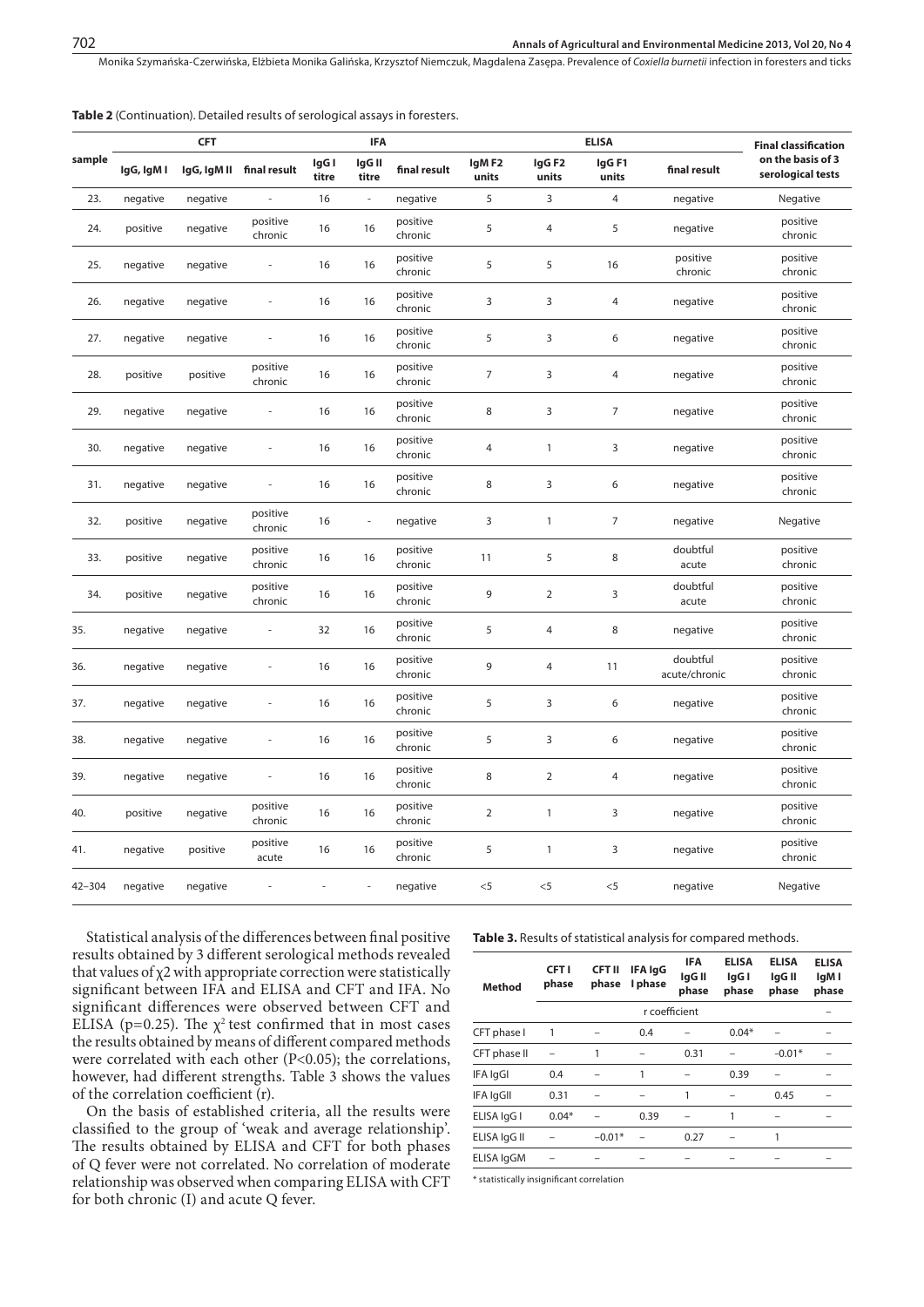The results of PCR are presented in Table 1 and show that the percentage of ticks infected with *C. burnetii* was 15.9%. The highest percentage of infected ticks was noted in Józefów and Mircze.

#### **DISCUSSION**

Human infection with *C. burnetii* has been reported from many countries, including Poland [2, 5, 9], where the first outbreak of Q fever was diagnosed in 1956 [3]. Since then, a few outbreaks of the disease, both in humans and animals, have been recorded in the country [5, 10]. The largest outbreak of Q fever was reported in Ulhówek (Hrubieszowski Province, formerly the Zamość Province) in 1982 when an outbreak of Q fever was detected in cattle. Then seroconversion and clinical symptoms were noted in people who worked on a farm and in their family members. More than 1,300 people fell ill, and the epidemic involved the area of Hrubieszów and Tomaszów Lubelski districts [11]. 30 years later, Chmielewski et al. conducted a phylogenetic analysis of *C. burnetii* strains isolated during the epidemic of Q fever in Ulhówek and environs [12]. The natural focus of *C. burnetii* in this area continues and the results of our investigations provide evidence for the presence *C. burnetii,* both in humans and ticks.

Over the years, the Lublin Province has been the area of investigations of Q fever, both in humans and animals [13, 14, 15, 16]. The serolological studies performed by Cisak et al. among the farmers living in villages located in Lublin Province confirmed the presence of antibodies to *C. burnetii* phase I antigen [17]. These results suggest that in the past the examined agriculture region could have been an epidemic area of Q fever. The literature data evidences that the southeastern region of Poland is considered to be an endemic area for the occurrence of *C. burnetii*. The outbreak of Q fever in cattle connected with transmission of infection to humans was described in Tarnogród and Dębno in 2008. The results of these investigations were preliminary described [11]. The investigations included foresters occupationally exposed to contact with ticks and animals*.* The presented study of foresters and ticks provide further evidence for the natural focus of *C. burnetii* in this region. The investigations confirmed both the seroconversions in foresters and presence of the specific sequences of DNA for *C. burnetii* in tested ticks. The reference methods for humans (IFA) confirmed the presence of the chronic form of *C. burnetii* infections in 9.86% of tested foresters. In available literature, the chronic form of Q fever in humans in Poland has also been described previously [14, 16]. According to the literature data, chronic Q fever may develop in 1–5% of patients many months and even the years after initial infection [18, 19]. No clinical manifestations of the chronic form have been observed; however, the most frequent symptom is endocarditis. Due to the fact that the chronic form of Q fever can cause chronic endocarditis, effective diagnosis of Q fever in humans exposed to contact with the pathogen is crucial. The tested foresters selected for investigations were exposed to contact with ticks and animals, either or both of which could have been the sources of infection.

The investigations of ticks (*Ixodes ricinus*) taken from the endemic area of Q fever confirmed the presence of *C. burnetii.* The percentage of positive ticks in our investigations was

15.9%. Previous studies of ticks collected from places in the endemic region of Poland where local outbreaks of Q fever occurred, also confirmed the pathogen in these arthropods [5].

A similar evaluation of the prevalence of *C. burnetii* in ticks was performed in the Netherlands after a large outbreak of Q fever. However, the prevalence of the pathogen in questing ticks was lower than in the conducted studies (0.2%) [20]. Detection of the questing *C. burnetii*-positive *I. ricinus* nymphs and adult ticks have been carried out previously in Hungary and Slovakia [21, 22, 23, 24], but not in Spain [25, 26] or Luxemburg [27]. In Germany, negative results were reported in the past [28], but recent study have reported that 1.2–3.0% of the ticks were found to be positive [29]. Detection of *IS 1111* gen in ticks may suggest that ticks can be an important vector for *C. burnetii* in the endemic region of Poland. Ticks acquire *C. burnetii* during blood meal on infected animals and could transmit the bacterium to the other mammals during the next blood meal, or by aerogenic spread of dried tick faecal excretions, maintaining *C. burnetii* in wildlife*.* Previous studies of ticks collected from places in endemic region of Poland where local outbreaks of Q fever occurred, confirmed the presence of pathogen in this arthropods [5]. In the literature data, there is no information about prevalence of *C. burnetii* in wild animals in the endemic area of Q fever in Poland; therefore, it is difficult to evaluate properly whether or not the animals are the sources of infection in the tested foresters. Q fever diagnosis based on clinical symptoms or post-mortem picture is very difficult and almost impossible as signs and symptoms of the disease are not specific [30]. In particular, clinical symptoms of infected animals do not occur. The infection of *C. burnetii* can be detected by serological methods, such as the IFA, ELISA and CFT.

Statistical analysis of the presented results (value of Pearson's correlation coefficients) demonstrated a moderate correlation between IFA and ELISA and between CFT and IFA. On the other hand, statistically insignificant correlations were noted between CFT and ELISA. Statistically significant differences in percentage of positive results were recorded between the 3 different serological methods. However, no statistical significance between CFT and ELISA was recorded. IFA seems to be a good tool of serological diagnosis of Q fever in humans; however, laboratories use CFT and ELISA as well. Generally, previous studies have reported that CFT showed lower sensitivity compared to IFA, and ELISA is more intensive and time-consuming than IFA. On the basis of the literature data and the conducted studies, it should be noted that IFA is an important tool in the follow-up of patients and in identifying patients at risk for developing chronic Q fever [8]. The presented study confirms that the highest positive results for chronic form of Q fever in foresters were obtained by the IFA.

#### **CONCLUSION**

The presented study demonstrates that infections with *C. burnetii* are present in foresters in south-eastern Poland. Detection of antibodies against I and II phase of *C. burnetii*  antigens in humans indicated that the chronic and acute forms of Q fever are presented in humans occupationally exposed to contact with ticks and wild animals. Prevalence of